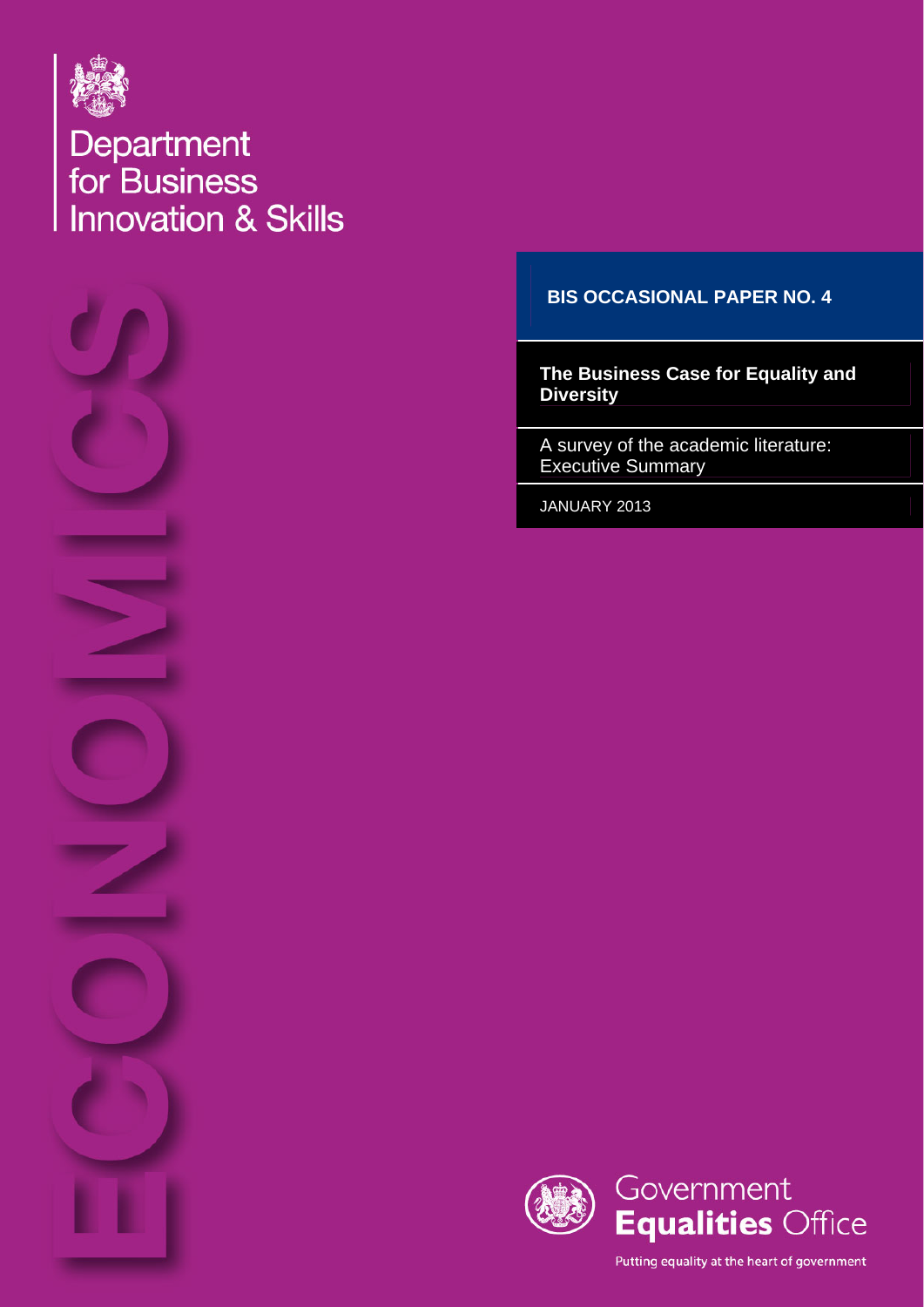# **Executive Summary**

## **Understanding the business impacts of equality and diversity: what does the evidence tell us?**

This report considers the evidence for the business case for equality and diversity in private sector organisations. The aim is not to make the business case, but to assess the current evidence from academic journals and some key practitioner sources.

# **Key findings**

- Studies appear to have found evidence that firms have reaped business benefits from equality & diversity, but not all firms in all contexts at all times.
- The firm's economic and organisational **context** is crucial in determining how equality and diversity brings about business benefits. The business case is likely to depend on the markets a firm operates in, its labour market, organisational and other strategies and the actions of managers and leaders.
- How diversity is managed is also crucial: if appropriately, it can bring benefits to business, if poorly, it can increase costs. Different approaches are likely to be needed, depending on the nature of diversity, the internal workplace context and external environment.
- There is **no single approach** that all businesses can adopt to ensure equality and diversity are beneficial. To be effective, equality and diversity need to be embedded in the business strategy, not treated as an ad-hoc addition.

# **Key policy implications**

- There is no "one-size-fits all solution". Businesses know best their own market and sector, and should approach equality and diversity with that in mind. Government needs to take this into account in its engagement with business on this issue.
- This is not saying that businesses can ignore equality and diversity if it is not in their business interests (they still have to comply with the law), but rather that they may be overlooking important business benefits.
- Gestures cost money: to achieve benefits and avoid costs, businesses need to see diversity as a strategic resource.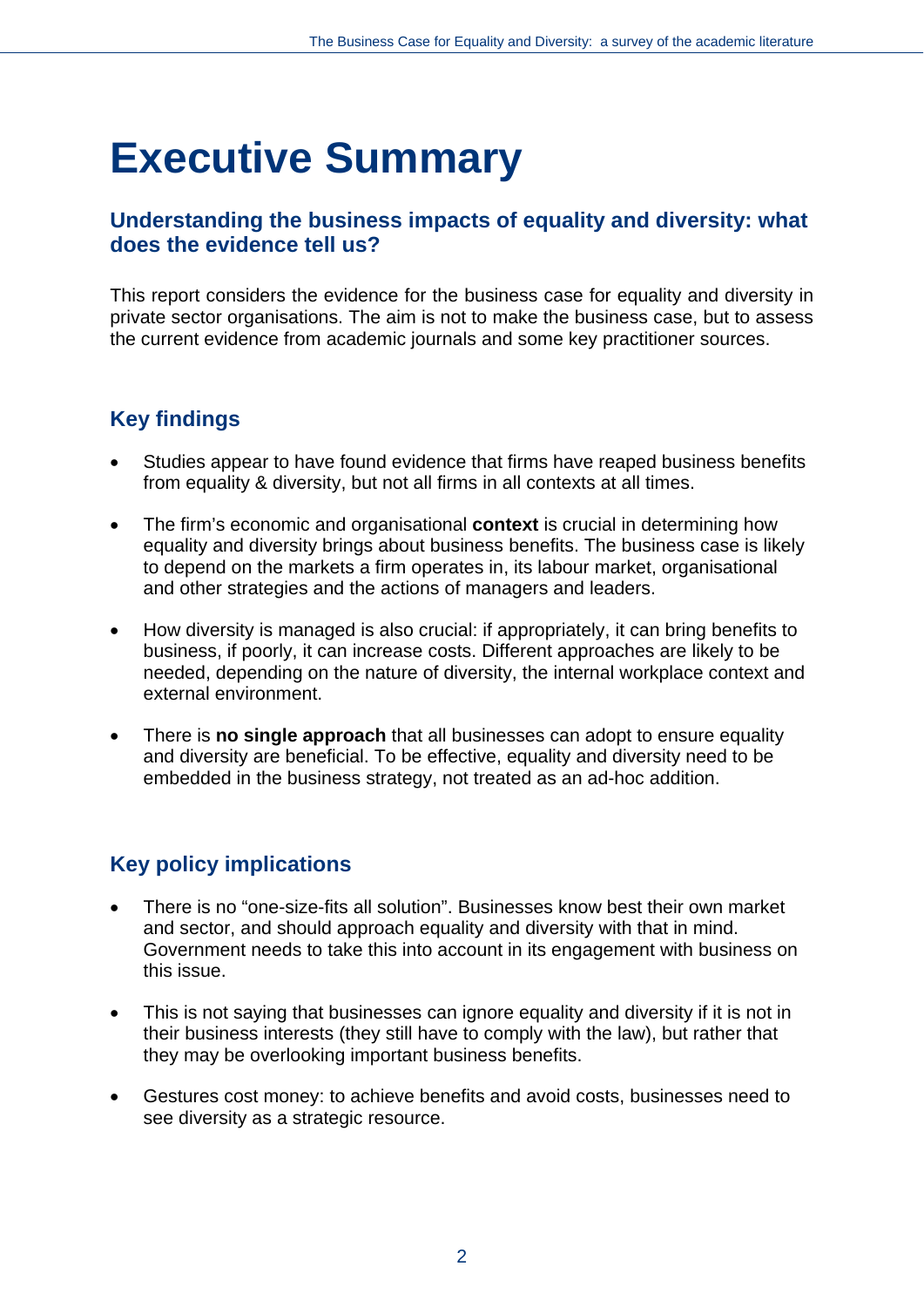Being strategic about equality and diversity means more than merely complying with legislation, although this too can result in business benefits.

# **Approach**

This research was commissioned by the Department for Business Innovation & Skills (BIS) and the Government Equalities Office (GEO).

This report sets out the findings from a systematic review of the (primarily academic) literature on the evidence for the business case for equality and diversity. The business case is distinct from the legal and moral case in that it involves factors which can improve the economic performance and competitiveness of the firm. The focus is on evidence that is relevant for businesses seeking market advantage in a competitive environment.

The report aims to:

- improve understanding of theoretical positions and issues related to the business case for diversity and equality
- develop a consistent framework for assessing evidence on the business case
- within this framework, present a review of the evidence
- create a robust compendium of the evidence.

These are needed to assess a fragmented literature where different conceptual frameworks, methods, and measures have been used, and where there are substantial methodological challenges. These different approaches to understanding and assessing the business benefits from equality and diversity explain some of the variability in findings.

A key distinction in the assessment is the difference between *External* and *Internal* Business Benefits, both of which can improve measures of business performance such as profitability.

*External* **Business Benefits** arise when firms better represent the world (and legislative environment) around them. For instance, having staff with roots in other countries and cultures can help a business address its products appropriately and sensitively to new markets. Consumers are becoming more diverse and firms may need to reflect this or risk losing out in important markets.

*Internal* **Business Benefits** arise from improving operations internal to the firm. For example, a diverse workforce which includes a range of perspectives can improve creativity and problem-solving, resulting in better decisions. Also a diverse workforce can offer greater flexibility.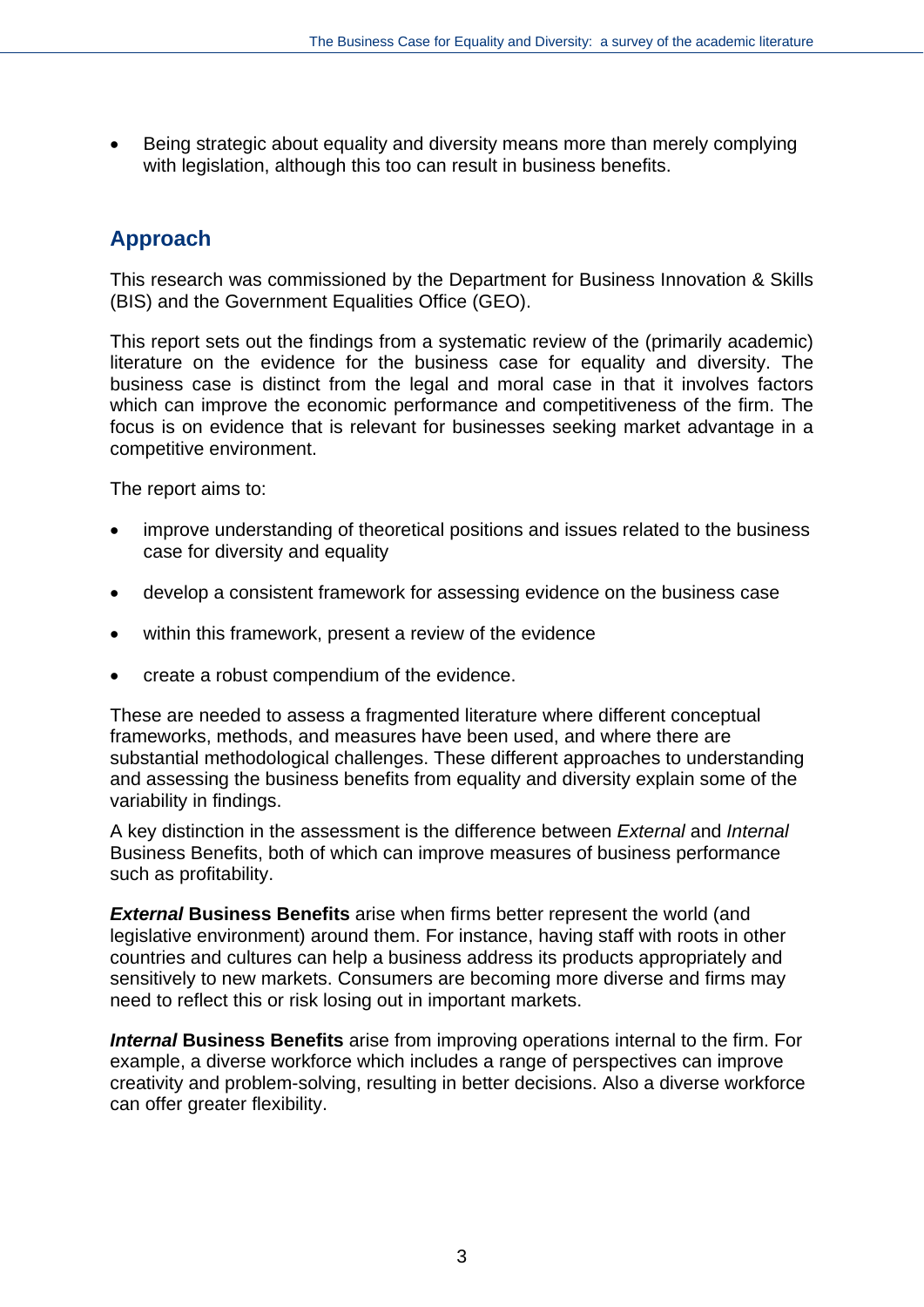## **Future research**

The academic research analysed in this paper tends to involve the comparison of data on activities and performance across a number of companies, with little consideration of the role of internal processes and policies. This kind of evidence cannot explain *how* business benefits were realised, which would be of more use to businesses facing specific challenges. Evidence on what has actually worked and why would require detailed company case studies.

There are already quite a few case studies of the business benefits from equality & diversity, but they tend not to focus on business performance impacts, or to look at firms' context and strategic response, what worked and why. The insight from this report suggests that the business case for equality & diversity might have more resonance with businesses if there was credible evidence of this more practical kind.

More generally, there is a need to take forward existing work analysing diversity in teams, and workplace equality and diversity management.

## **Next Steps**

A second project stage is planned from January 2013 to consult the private sector and explore options such as the development of case studies which clearly demonstrate the business benefits of good equality and diversity practice, and the success factors which have proved critical in specific cases.

## **Illustrative evidence from case studies examined in this research**

The analysis of academic research was supported by evidence from a survey of organisations carried out on behalf of the GEO which considered their approaches to equality and equality legislation. The survey revealed widespread engagement with equalities and equality legislation.

There were a number of reasons provided as to why organisations positively embrace equality. Most respondents felt the approach derived from a sense of moral obligation on the part of the owners or managers, as well as a concern to be in compliance with workplace equality legislation. An additional driver was the concern that the organisation should be viewed favourably by communities, customers and suppliers.

The case studies below provide high level snapshot examples of current practice and impacts on business performance.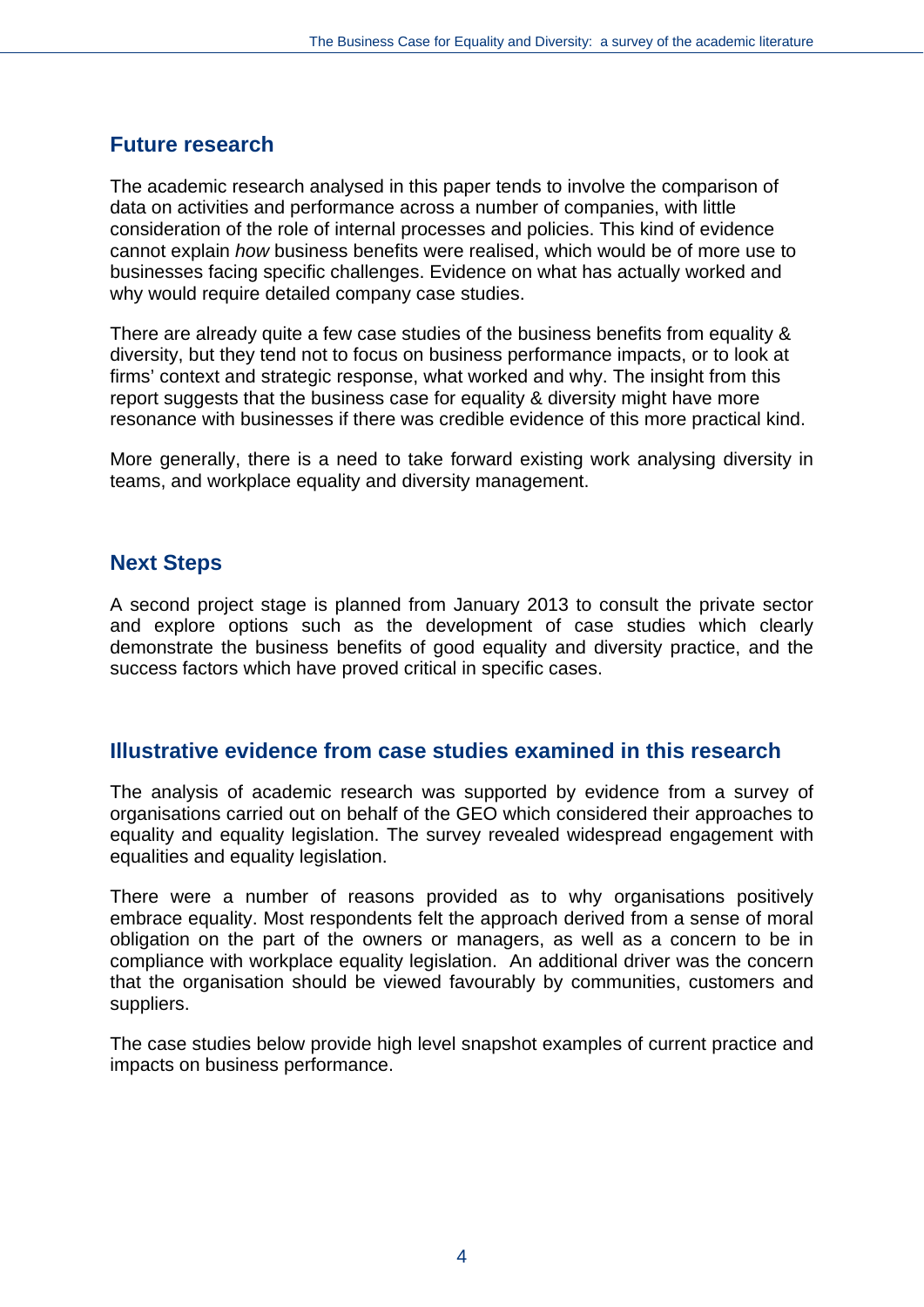#### **Enterprise Rent-A-Car: Work life balance and opportunities for progression**

Enterprise Rent-A-Car has always seen gender diversity as a top business priority and fundamental to creating a culture of success. They view it as something that propels business growth and creates a tremendous opportunity for employees.

#### **Issue**

Enterprise Rent-A-Car wanted to ensure that they developed female talent so that women form a representative proportion of the workforce at all levels of the organisation, ensuring future sustainability.

#### **Action**

Enterprise Rent-A-Car has taken the following actions:

• Launched a new scheme for keeping new parents in touch with business developments whilst on maternity leave. Involving senior leaders across the business rather than just HR. 'Mums and Tots' update meetings were rolled out across the business.

 Providing top quality mentoring and sponsorship opportunities for promising female talent.

 Launching a Leadership Development Pilot Group designed to help women achieve promotion to more senior roles.

Launched a maternity coaching project with Talking Talent.

#### **Result**

Enterprise Rent-A-Car achievements in 2011 included:

- A 3% increase in the number of women in the UK workforce to 37%.
- 89% of women returning from maternity leave.

 Over 50 female employees being mentored by senior directors, with a 9% promotion rate to senior roles.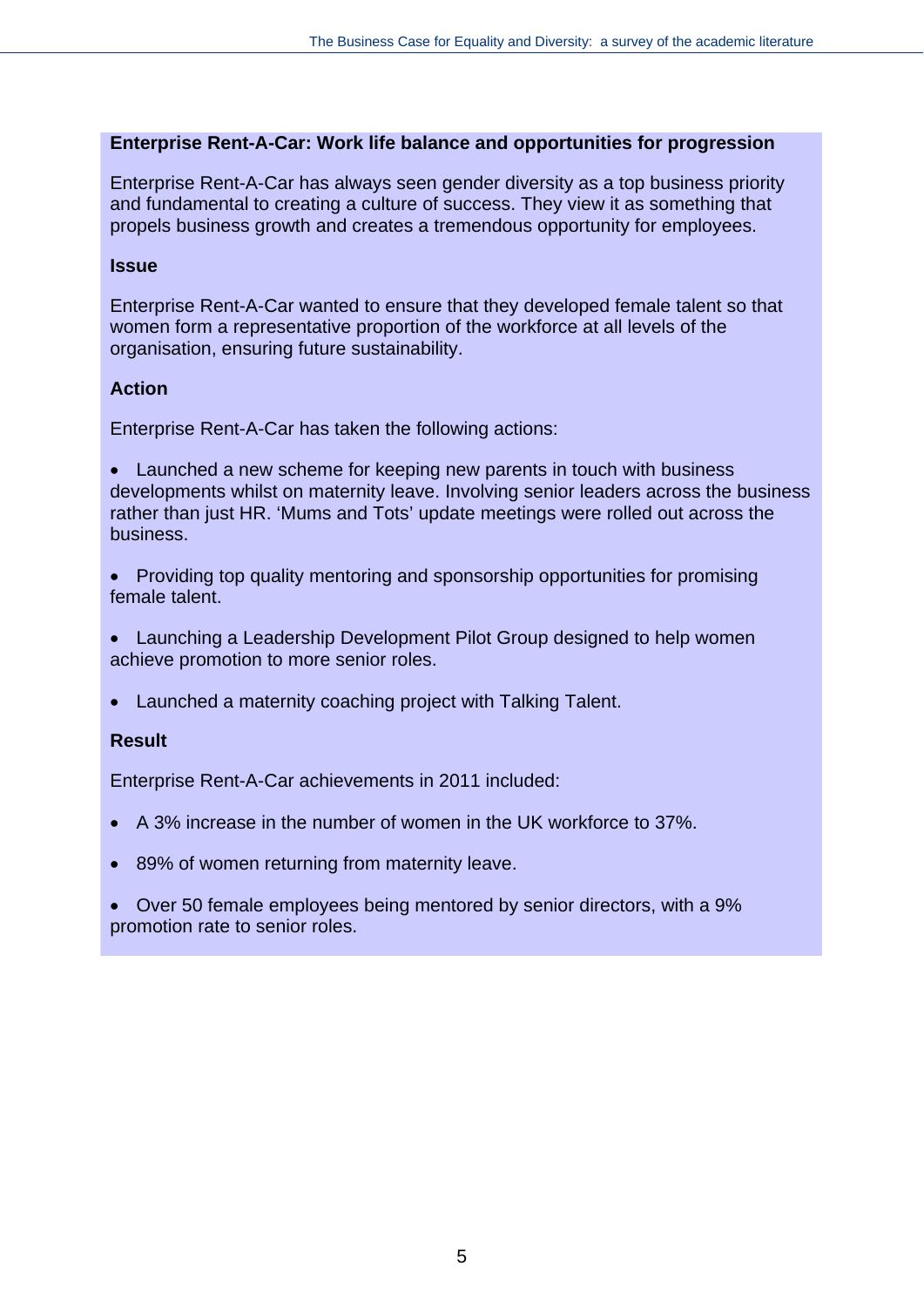#### **Eversheds LLP: Increasing Overall Female Representation**

International law firm Eversheds LLP has a strategic commitment to being a great place to work.

#### **Issue**

Eversheds has a significant number of women at entry level, but fewer female partners. They have an aspiration for 25% of the partners in the organisation to be female by 2015.

#### **Action**

Eversheds introduced a flexible working scheme called FlexAble. This allowed staff to agree flexible working hours on a short term basis with their managers rather than formal contractual changes.

#### **Result**

- The number of people working flexibly has nearly doubled from 48% to 91%.
- Productivity improved by 5% compared to the same period the previous year.
- Partnership is now 22% female following the 1 May 2012 promotions process.